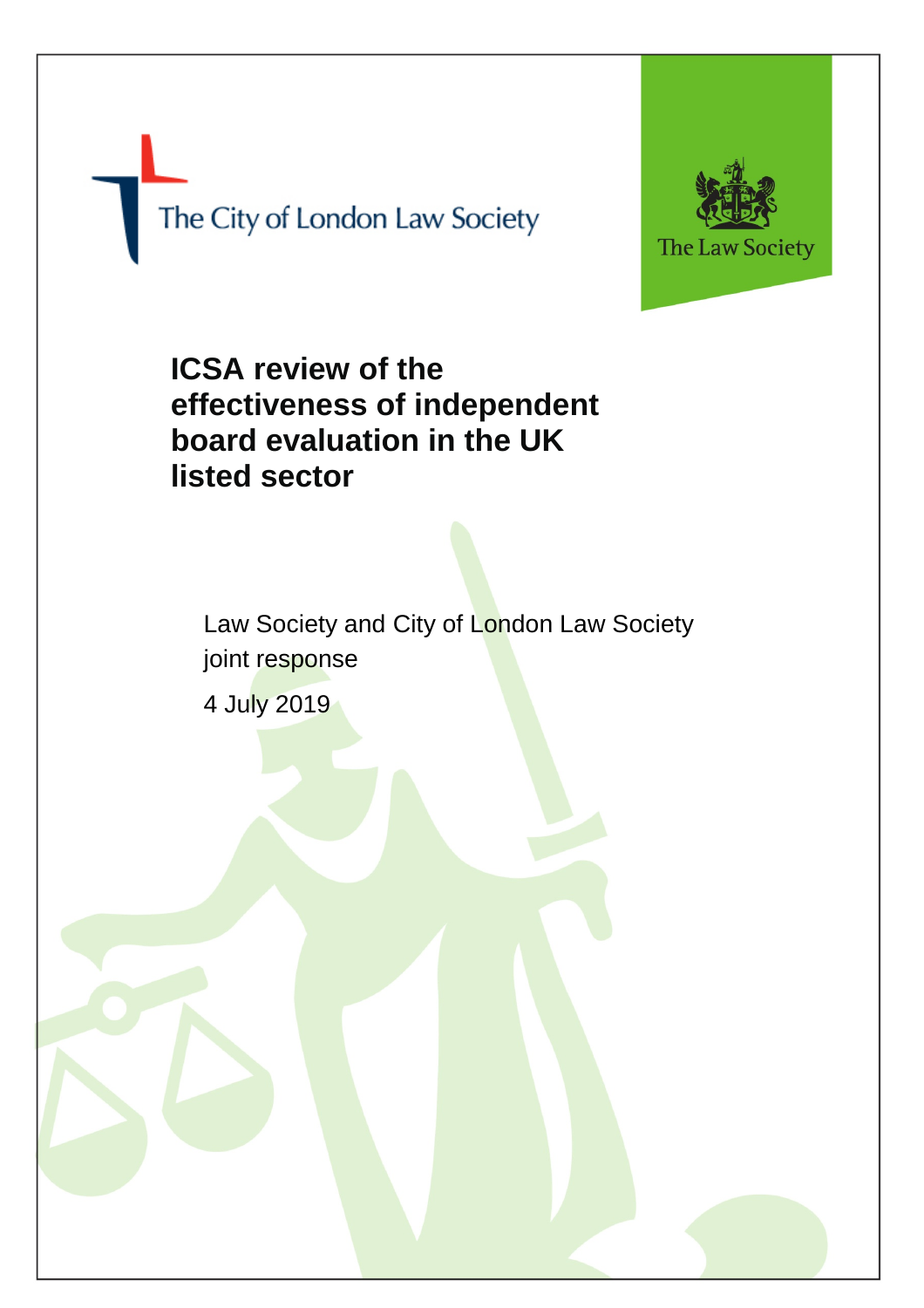# **Introduction**

- 1. The views set out in this response have been prepared by a Joint Working Party of the Company Law Committees of the City of London Law Society (**CLLS**) and the Law Society of England and Wales (the **Law Society**) (together the "**Committees**").
- 2. The CLLS represents approximately 17,000 City lawyers through individual and corporate membership, including some of the largest international law firms in the world. These law firms advise a variety of clients from multinational companies and financial institutions to Government departments, often in relation to complex, multijurisdictional legal issues. The CLLS responds to a variety of consultations on issues of importance to its members through its 19 specialist committees.
- 3. The Law Society is the professional body for solicitors in England and Wales, representing over 160,000 registered legal practitioners. It represents the profession to Parliament, Government and regulatory bodies in both the domestic and European arena and has a public interest in the reform of the law.
- 4. The Joint Working Party is made up of senior and specialist corporate lawyers from both the CLLS and the Law Society who have a particular focus on issues relating to company law and corporate governance.

# **Responses to Consultation Questions**

**Question 1. Do you agree that the purpose of independent board evaluation is to help boards improve their performance and to demonstrate that they are committed to doing so? If not, what do you consider the purpose should be?**

- 5. The Committees welcome the opportunity to respond to ICSA's consultation and are supportive of measures that have the effect of bringing greater rigor to the independent board evaluation process. In this regard, the Committees consider that the commitment and willingness of boards to assess and understand issues that impact on their ability to perform to high standards and, most importantly, to take relevant follow-up action where actual or potential weaknesses or areas for further development are identified are the critical elements of an effective board evaluation. With this in mind, we would suggest redrafting the proposed definition of "independent board evaluation" (as set out on page 8 of the consultation paper) as shown below:
	- first, to provide a robust and objective review of the board's effectiveness to help the board continuously improve its own performance and the performance of the company; and
	- secondly, to demonstrate to shareholders and other stakeholders that the board is committed to performing to a high standard, and that it is committed to understanding and addressing any areas where remedial action or further development is required in order to enhance its effectiveness.
- 6. This proposed change to the definition would also need to be reflected in the scope of future independent board evaluation processes in order to assess the extent to which the board has, in practice, sought to address any such previously identified areas requiring remedial action or further development.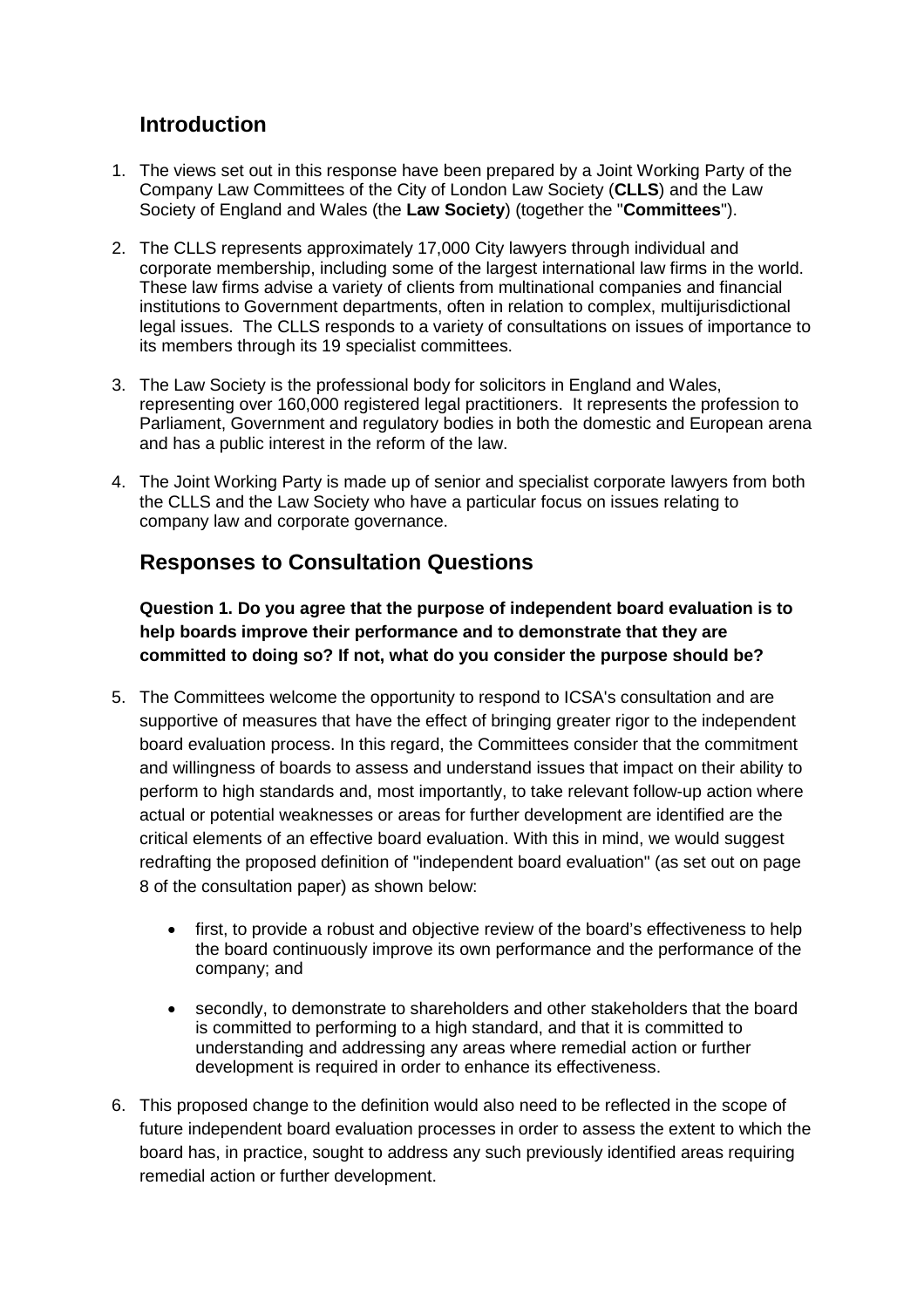**Question 2. Will the changes made to the UK Corporate Governance Code in 2018 be sufficient on their own to improve the standard of board evaluation and reporting by listed companies, or would additional actions be helpful?**

- 7. Given that companies can chose to comply or explain with the UK Corporate Governance Code (2018 version) (**Code**) and that there appears to be no real consensus as to what constitutes an effective board evaluation, there is an argument that the Code changes, on their own, may not be sufficient to drive real change in this area. In our view, real change will require both boards to commission independent and robust evaluations and demonstrate a commitment to address any remedial action or further development necessary in order to enhance their effectiveness and shareholders to hold boards to account if they fail to do so.
- 8. It should be noted that the changes introduced in the Code apply only to financial years starting on or after 1 January 2019 and, as such, companies have not yet published their 2019 annual reports which will detail their compliance (or explain any non-compliance) with the updated requirements of the Code. Our experience is that very few companies have been early adopters of the 2018 version of the Code. Accordingly, it is too early to say whether the changes will have the intended effect of improving the standard of board evaluation and reporting and therefore, whether additional actions will be helpful. On balance we think it would be sensible to allow time for a full cycle of compliance in order to see what changes result from the updated Code before seeking to impose any significant additional requirements for companies.
- 9. This consultation puts the issue of board evaluation into the spotlight and may, in itself, drive improvements for the first reporting cycle under the new Code as boards will have in the forefront of their minds that if standards do not improve, further action is likely to follow.

**Question 3. If further action is desirable, do you support the proposed package of a code for board reviewers and principles and disclosure guidance for listed companies? If so, should they be mandatory or voluntary? Are there any parts of the package you consider to be unnecessary or inappropriate?** 

- 10. The Committees support the development of a code of practice for board reviewers.
- 11. Whilst, in principle, the Committees also support the concept of establishing principles of good practice for listed companies and disclosure guidance for listed companies, we would question whether the introduction of such principles and guidance is warranted at this time. As stated in our answer to Question 2 above, it is too early to assess the impact of the updated Code and whether this in itself will serve to achieve appropriate improvements the standard of board evaluation and reporting.
- 12. In our view, both the adoption of a code by board reviewers and adherence to the principles and adoption of disclosure guidance by listed companies should be voluntary rather than mandatory. We can see merit in this operating by way of a comply or explain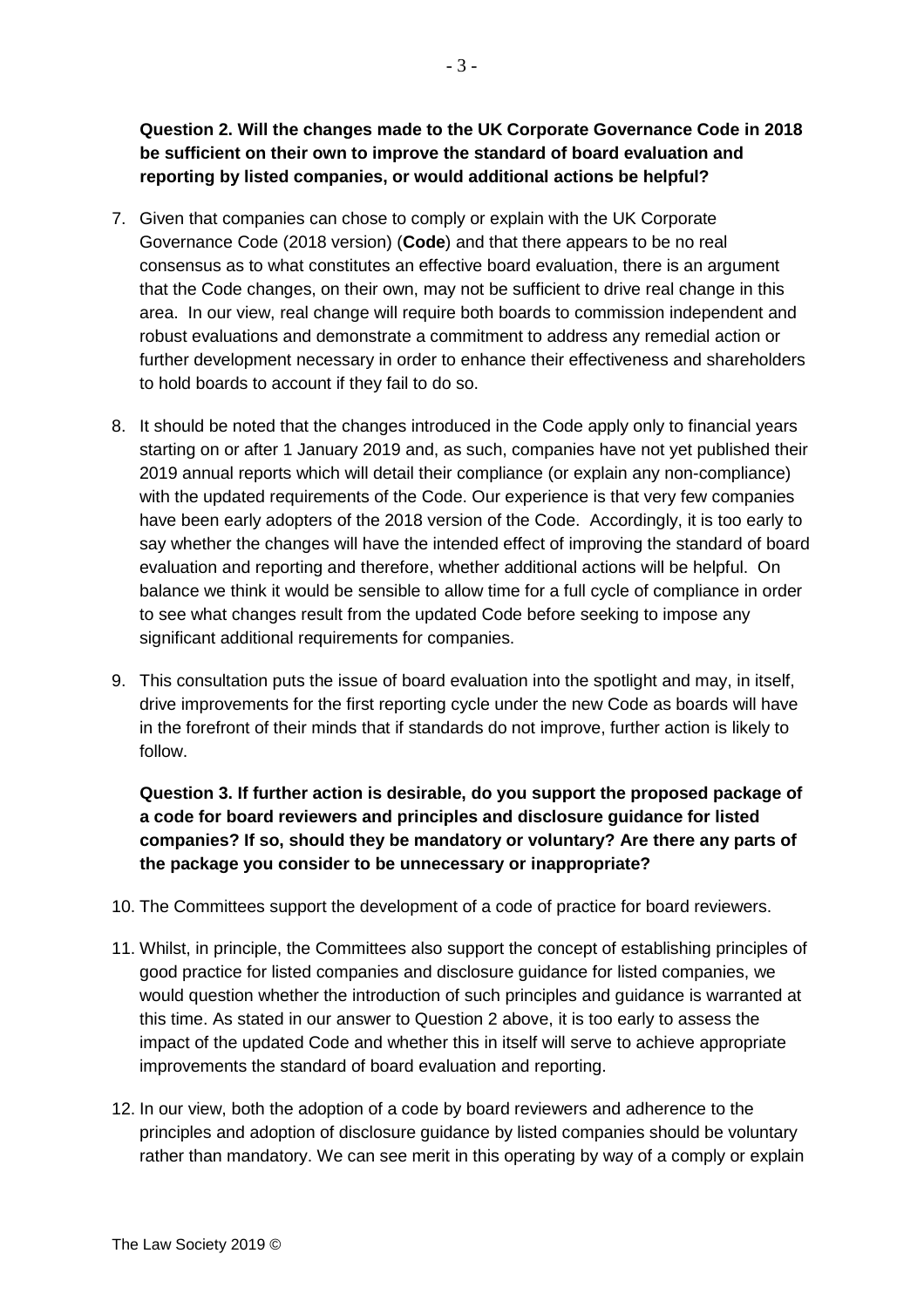approach, similar to other provisions of the Code, but do not see this as a necessary feature.

13. We do not consider it necessary or appropriate for either the code or principles to contain a requirement that the reviewer approve any disclosure in a company's annual report relating to the board evaluation. Refer to our response to Question 20 for further details on this point.

## **Question 4. Are there other actions that should be taken to improve independent board evaluation in the listed sector as well as or instead of these suggested measures? If so, please specify.**

14. Please refer to our response to Question 3. We believe that it would be helpful to allow time for a full cycle of compliance reporting against the new Code before seeking to introduce any significant new measures.

## **Question 5. Should shareholders have more direct influence on the appointment of the independent board evaluator? If so, what form should this take?**

- 15. We support the provisions in the draft principles of good practice for listed companies that no single board member or employee should have sole responsibility for the appointment of an external reviewer and that the decision to appoint any such reviewer should be ratified by either the full board or the nomination committee (draft principle 1). This will ensure that no one individual can unduly influence the choice of reviewer. We would note however that, in the FRC's Guide on Board Effectiveness (**Guidance**) (paragraphs 114-116), the chair has certain responsibilities in relation to the board evaluation, including responsibility for selecting the reviewer. There appears therefore to be a tension between the provisions of the draft principles and the Guidance which, unless clarified, should be addressed.
- 16. The Committees do not consider that it is appropriate for shareholders to have direct influence over the appointment of the board reviewer. We believe that the appointment of the reviewer is a matter for the board and that, as such, where shareholders have concerns about the appointment of any particular reviewer then these concerns should be raised directly with the board in the first instance. Shareholders have the ultimate sanction of voting against the election or re-election of directors at the AGM if they are unhappy with the way in which the board selects a reviewer, sets the scope for the review or addresses issues identified as a result of the evaluation.

#### **Question 6. Should the code and principles be applied to other sectors as well?**

17. The Committees express no view on this.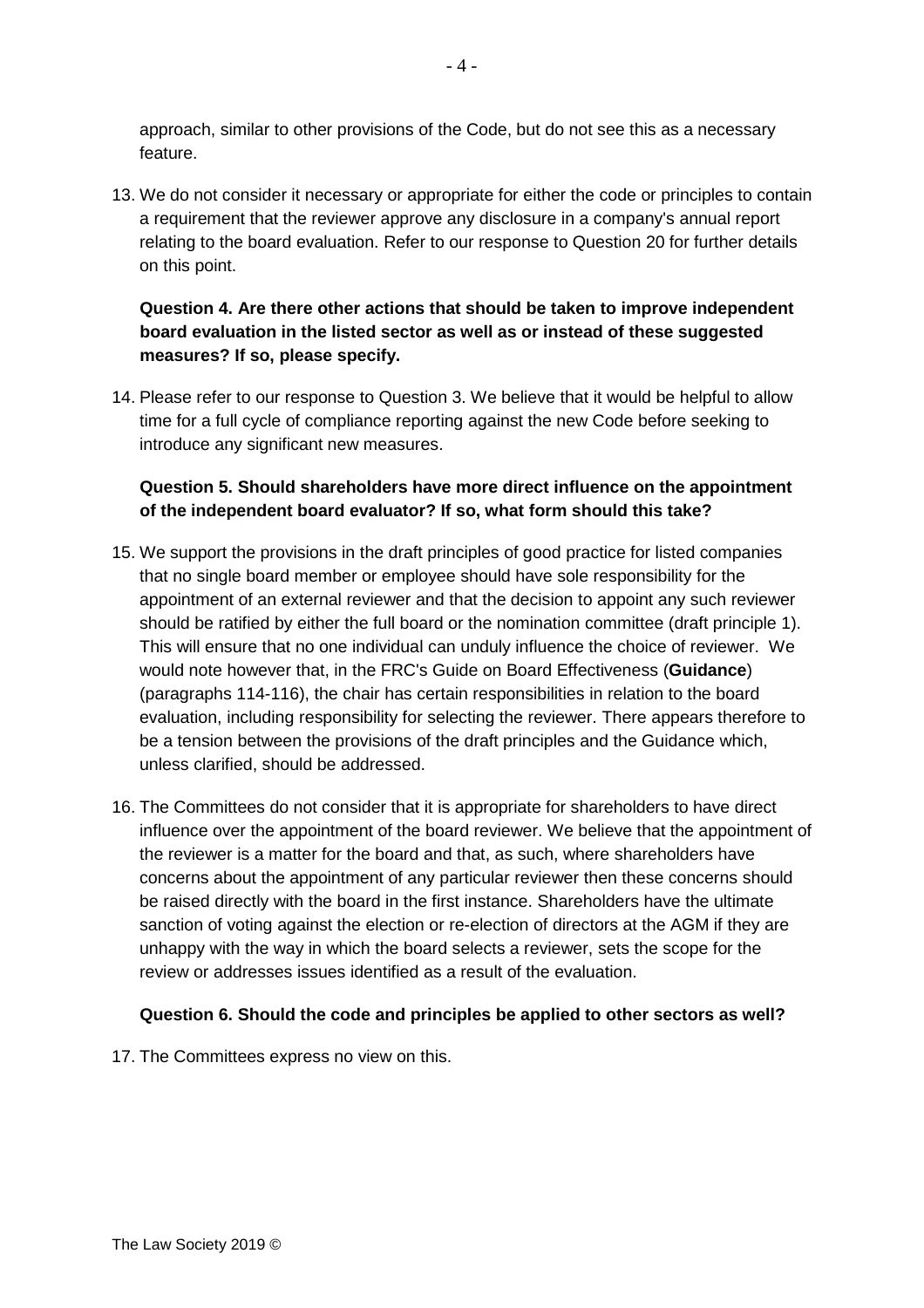#### **Question 7. Do you agree with the proposed definition of 'independent board evaluation'?**

- 18. We note ICSA's statement in paragraph 49 of the consultation paper that the determining factor of whether an evaluation is truly independent is whether the analysis of the board's effectiveness has been independently conducted and reported, rather than whether a specific methodology has been followed. The Committees agree with this statement. However, with regards to disclosure, we are of the view that the nature and level of public disclosure should be a matter for the company, consistent with its general obligations regarding the standard of disclosure expected in the annual report and accounts and other market announcements.
- 19. The definition of "independent board evaluation" on page 34 of the consultation paper refers to an analysis and report prepared by a third party "independent of the company". As noted on page 10 of the consultation paper, there is a high level of concentration in the board reviewer market, with four organisations accounting for 63% of the evaluations. Given that many directors sit on more than one FTSE 350 board, it is inevitable that reviewers may be involved in the review of a director's performance for more than one company. As such, in order to avoid the risk of one director seeking to influence unduly the choice of reviewer where he or she has built up a relationship with a reviewer through their role on another board, we are supportive of draft principle 1 (referred to in Question 5 above) which removes the ability for a single individual to decide which reviewer to use.
- 20. In selecting a reviewer, boards should also be mindful of possible conflicts or lack of independence (and/or the risk of "group think") if the reviewer also reviews other boards on which directors (and in particular, the chair) sit. We do not think this should necessarily prevent a reviewer being appointed but boards should be alert to the potential issue.

**Question 8. Do you agree that a disclosure approach to understanding a signatory's competence and capacity is appropriate? Should the code identify specific processes that must form part of evaluations carried out by signatories?** 

- 21. We believe it is appropriate for reviewers to be required to disclose on their website information about their experience, expertise and resources.
- 22. The Committee believes that as a matter of good practice, there are some minimum standards that should generally be observed as part of an external board evaluation, for example, the reviewer should (i) meet with all directors and company secretary individually; (ii) review board and committee board papers and board/committee minutes; (iii) observe a board meeting and each of the committees meetings; (iv) to have access to the immediately preceding internal and external board evaluation reports. However, we recognise that each company is different and that it may therefore be more appropriate to set out some minimum standards to be observed and ask companies to either report their compliance with such standards or explain any non-compliance, without providing an overly prescriptive approach.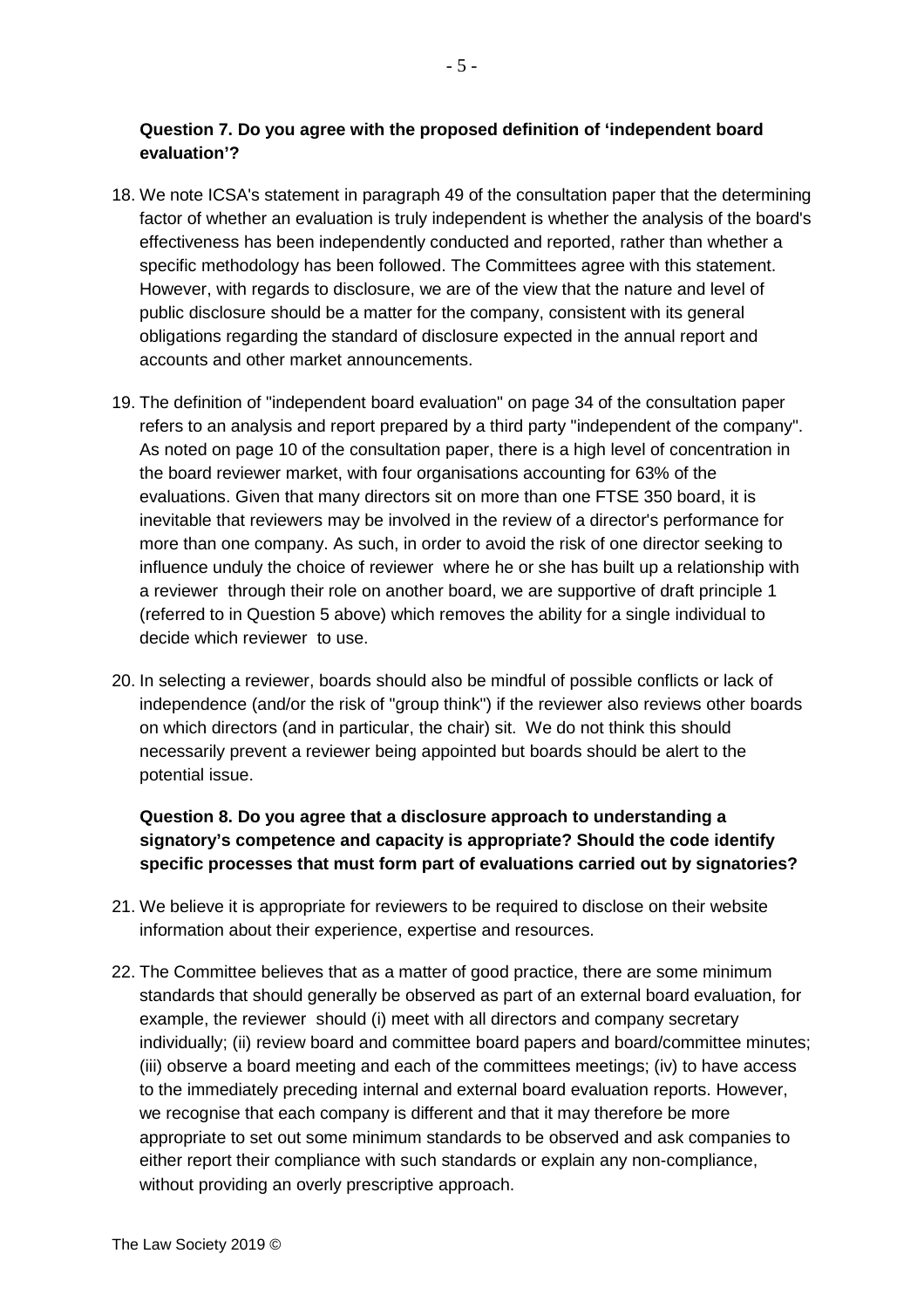**Question 9. Should the code set out minimum standards in relation to the independence and integrity of the reviewer? If so, are the suggested standards the right ones?** 

- 23. The standards suggested on page 37 say "*Signatories should not provide any other services to a client during the course of an engagement, or subsequently accept any work from them which might create a perception of a conflict of interest*." However, in the second paragraph below this statement, the draft code recognises that a signatory may undertake up to three consecutive evaluations and follow up for the same client. In our view, the words "*subsequently accept any work which might create a perception of a conflict of interest*" are too wide and we would suggest an alternative form of wording:
- 24. "…*or subsequently accept any material work from them the nature of which and the timeframe within which it is commenced might create a perception of a conflict of interest*".

## **Question 10. Do the code of practice and the principles for listed companies deal adequately with potential conflicts of interest?**

- 25. Please refer to the answers to Questions 7 and 9.
- 26. As referred to in Question 9 above, the requirement in the draft code (under the heading "Independence and integrity") that signatories should not provide any other services to a client during the course of an engagement, or subsequently accept any work from them which might create a perception of a conflict of interest risks being overly restrictive. The focus should be on managing and disclosing potential conflicts of interest.
- 27. In a similar vein, draft principle 2 of the principles for listed companies (which states that the company will not appoint external reviewers with which it has other current commercial relationships) appears to be unduly restrictive. As stated above, we believe the focus should be on ensuring that any commercial relationship which exists is properly disclosed and arrangements put in place to ensure that a conflict of interest does not arise. Where this cannot be achieved, then the reviewer should not act.

#### **Question 11. Are there any other issues that should be addressed in the code?**

- 28. The Committees do not believe that it is appropriate or necessary for reviewers to have any form of approval in relation to the public disclosure about the board evaluation process and outcomes made by the company in the annual report. Please refer to our answer to Question 20 for a further discussion of this issue. As such, we would suggest the deletion of the heading "Client disclosure" and the paragraph underneath it.
- 29. Set out below are some additional drafting comments:
- 30. Under the heading "Competence and capacity":
- 31. In the third line of the first paragraph replaced the word "qualified" with "competent". There are no formal qualifications required to perform a board evaluation.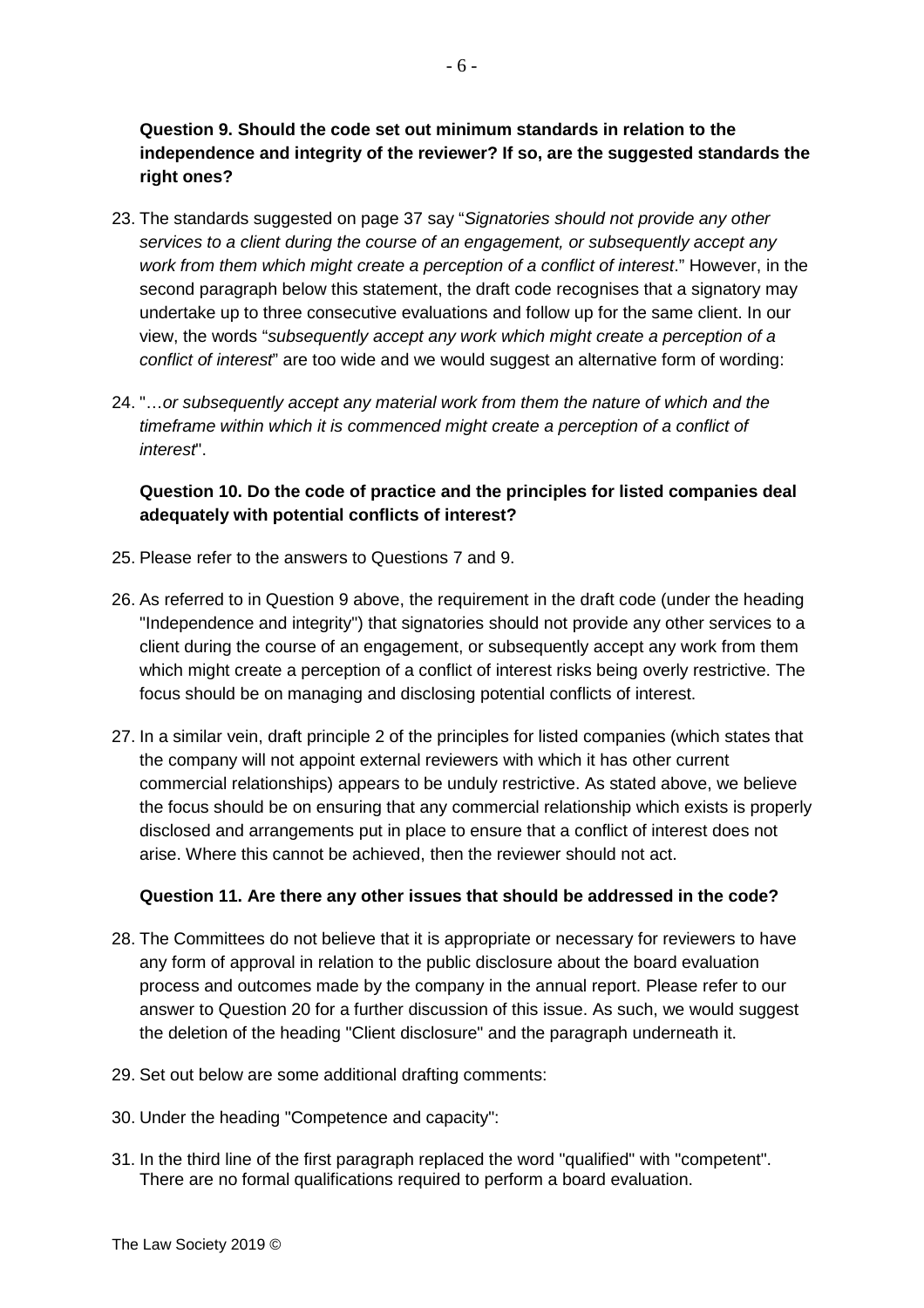- 32. In the third line of the second paragraph, delete the words "and their shareholders". It is for the board to assess the reviewer's competence.
- 33. Delete the recommendation that the reviewer should have the ability to "*analyse the effectiveness of specific decisions made over time which were critical to the success of the busines*s". This is clearly a responsibility within the remit of the board and it seems unlikely that any third party would realistically have the necessary competence, access to the relevant information or historic context for the relevant decision to be able to provide any such meaningful analysis in the context of a board evaluation.
- 34. 6<sup>th</sup> bullet. At the end of the sentence, the reference to "or" should be "and" (top of pg 36).

## **Question 12. Is there a need for oversight and/or accreditation, or should service providers be able to self-certify that they are meeting the standards set out in the code of practice?**

- 35. The Committees do not believe there is a need for an oversight or accreditation body. Accreditation brings with it a risk of providing false comfort to boards who use an accredited reviewer. As already stated above, the Committees consider that the commitment and willingness of boards to assess and understand issues that impact on their ability to perform to high standards and, most importantly, to take relevant follow-up action where actual or potential weaknesses or areas for further development are identified are the most critical elements of an effective board evaluation.
- 36. Separately, there is a risk that imposing specific requirements that need to be met in order to be accepted as a signatory (for example, a requirement that a remuneration consultant has worked with at least one FTSE 350 company in order to become eligible to become a signatory to the code – as per paragraph 64 of the consultation paper) could ironically risk the creation of a closed shop, prohibiting new entrant firms from becoming signatories and therefore, reducing the pool of reviewers, rather than encouraging other reviewers to enter the market.
- 37. The draft code requires that signatories to the code of practice publish a statement on their website on how they apply the principles of the code and publish on their website information about their experience, expertise and resources. Boards should use that information to determine how well suited a particular reviewer may be to conduct a company's board evaluation. Boards should also publish in the annual reports and accounts details of the criteria they have used in selecting the relevant reviewer and the scope of review that was agreed. This information should then enable other stakeholders to assess the appropriateness of the decisions made by the board and to assess the likely effectiveness of the review.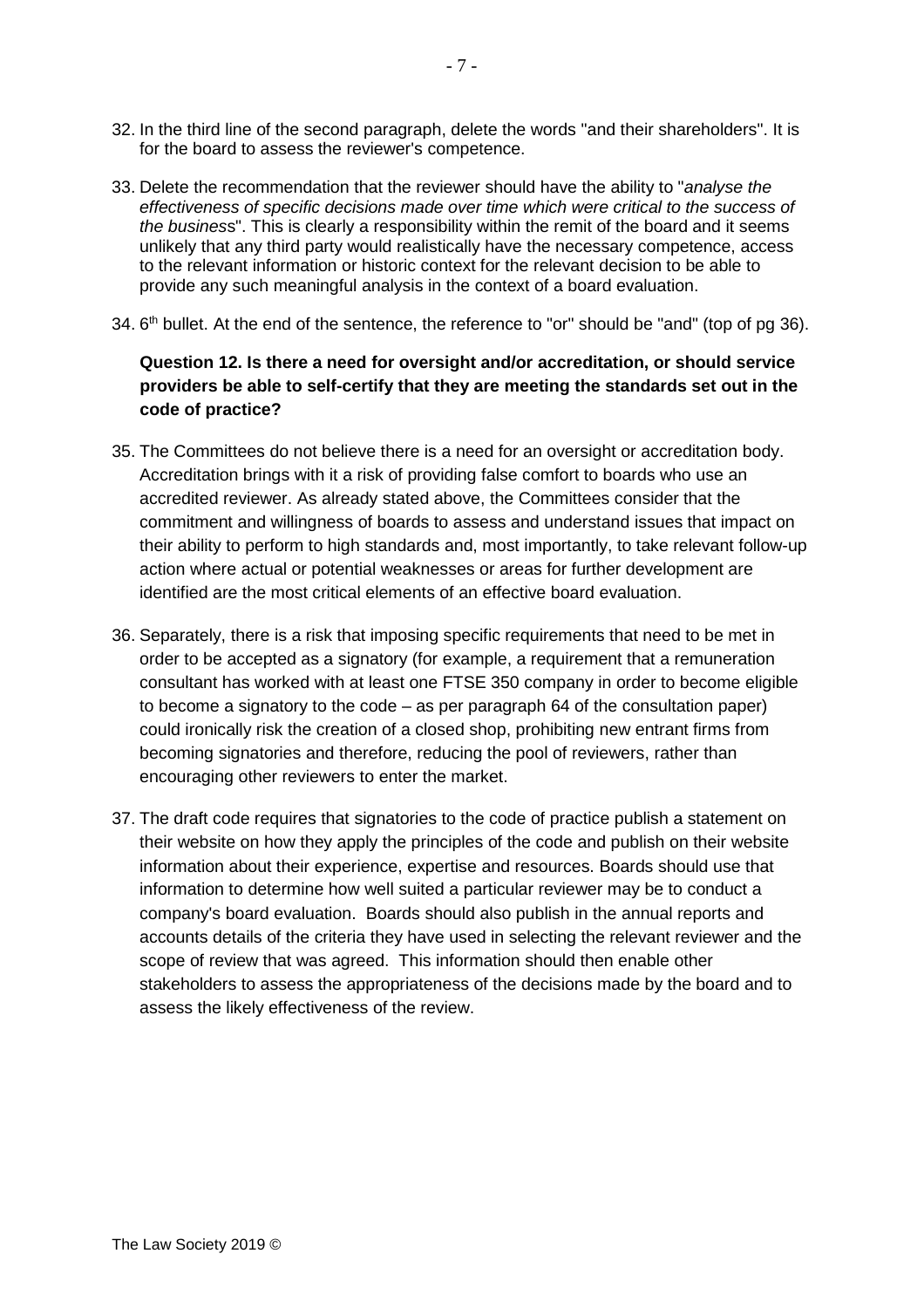**Question 13. If there is a need for a formal oversight body, which of these functions should be included in its remit – accreditation, monitoring of compliance, dealing with complaints, reviewing and revising the code?** 

38. The Committees do not believe there is any need for a formal oversight body.

**Question 14. Do you have any suggestions for how oversight arrangements might operate in practice (including who might undertake them and how they might be funded)?**

39. Given the response to Question 13, the Committees express no view on this.

**Question 15. Is there a need for some good practice principles aimed at listed companies conducting externally facilitated board valuations? If there is a need for such principles, do you agree that adoption by companies should be voluntary?** 

40. We believe that the principles are helpful and build upon the provisions and principles of the Code and the Guidance. We believe their adoption by companies should be voluntary as the way in which any such evaluations are conducted should be tailored to the particular circumstances of the company in question but we do believe there would be merit in companies being asked to explain the rationale for not adopting particular principles.

**Question 16. Do the draft principles cover all the relevant aspects of the relationship between the company and external reviewer? Are they reasonable and appropriate? Do they go far enough?** 

- 41. Please refer to the answer to Question 10.
- 42. Draft principle 2 refers to the company not appointing an external reviewer that has carried out more than two previous consecutive full board evaluations. Should this be limited to the two most recent external board evaluations? Alternatively, it could be worded to prevent the engagement of a reviewer that has conducted two evaluations in either the last four or five years?
- 43. The last sentence of draft principle 3 is in our view unnecessary. As a matter of contract, it will not be possible for a company to seek to amend the terms of engagement without the agreement of the reviewer.
- 44. Draft principle 4 requires the company to provide the reviewer with access to external stakeholders, where necessary to meet the agreed objectives of the evaluation. In our view, it is for the board, working with the reviewer, to agree the scope of the evaluation and we would resist any change to this draft principle which would require a company to provide access to external stakeholders as part of the review against the wishes of the board. Given the lack of precision as to what is meant by "stakeholders" in this context, we think any such requirement would be overly broad and uncertain in scope. There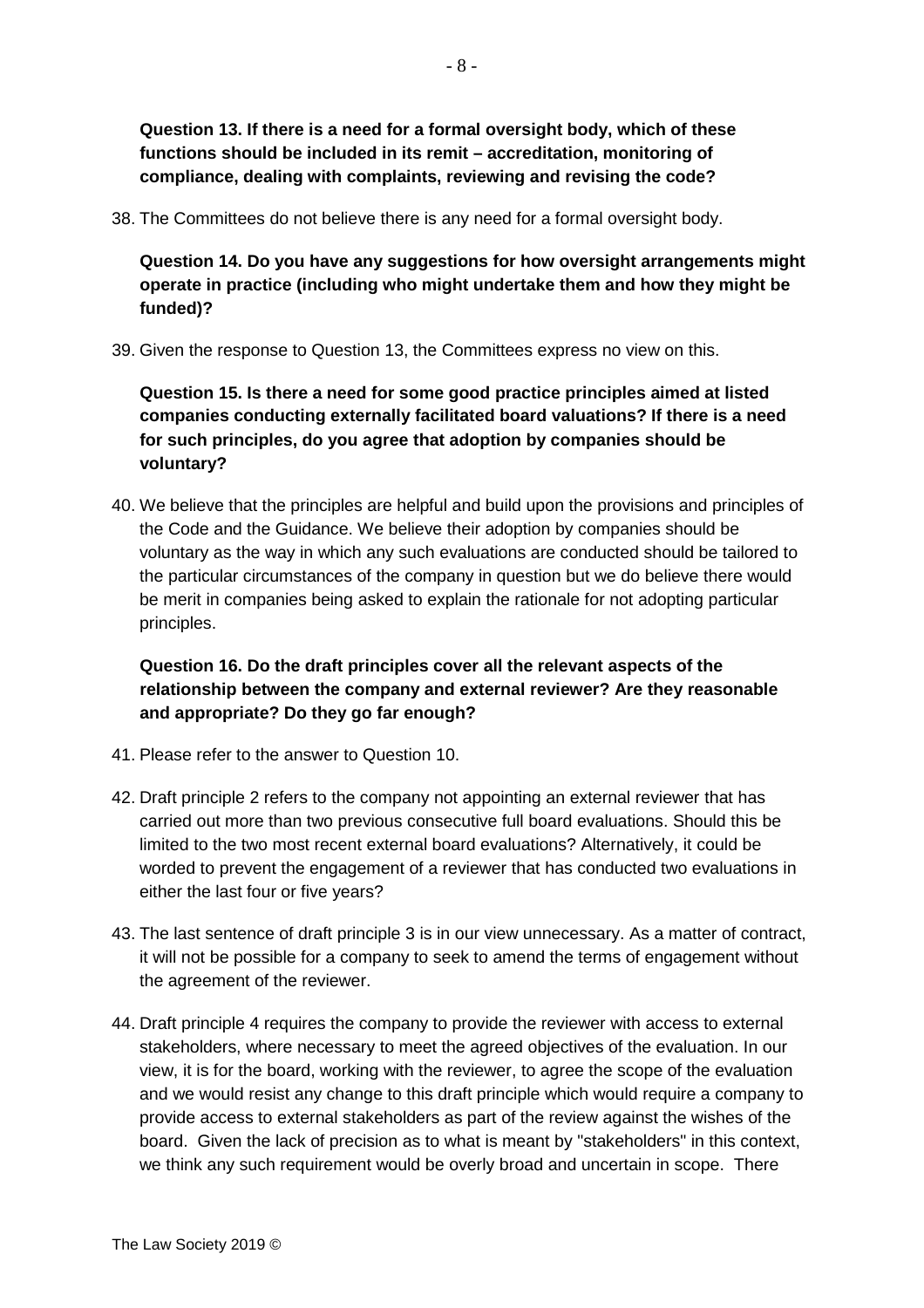may also be potential issues as regards confidentiality and/or privilege in engaging with other stakeholders in this regard.

45. In order to enhance the effectiveness of the review, the Committee believes it may be beneficial to include in the principles of good practice for listed companies a requirement that, if requested by the reviewer, the company provide all relevant information about the previous year's board evaluation and follow up actions taken by the company to address areas of concern that were identified. The reviewer may wish to see this information in order to assess whether certain trends are emerging and/or whether the board is taking/has taken effective action to address weaknesses if the reviewer thought this would be helpful in conducting an effective evaluation of the current board.

## **Question 17. Should the principles include a requirement that companies should only engage board reviewers that have signed up to the code of practice for reviewers?**

46. The Committees do not believe that the principles should include a requirement that companies only engage reviewers that have signed up to the code of practice. Boards should be free to engage the reviewer that they believe is best suited to undertake the board evaluation, regardless of whether such reviewer has signed up to the code. However, we believe that, where a board has chosen a reviewer that is not a signatory to the code, it should explain the rationale for its selection.

## **Question 18. ls there a need for guidance on how companies should report on board evaluations in order to comply with the provisions of the UK Corporate Governance Code?**

47. The Committees believe guidance which builds upon the requirements of the Code and the Guidance would be helpful.

# **Question 19. Does the draft guidance cover all the relevant issues of interest to investors and other users of annual reports? Are the expectations it places on companies appropriate?**

- 48. We do not believe it is possible or desirable to try to cater for the interests of an undefined group of users of annual reports. People use such reports for a wide range of purposes.
- 49. Section 172(1) of the Companies Act 2006 requires the directors to act in good faith in a manner most likely to promote the success of the company for the benefit of its members as a whole. In addition, Provision 27 of the Code requires the directors to state that they consider that the annual report and accounts, taken as a whole, is fair, balanced and understandable and provides the information necessary for shareholders to assess the company's position, performance, business model and strategy. As such, the primary purpose of the draft guidance should be to assist the board in determining what information will be of most interest to shareholders and to help manage other stakeholders' expectations.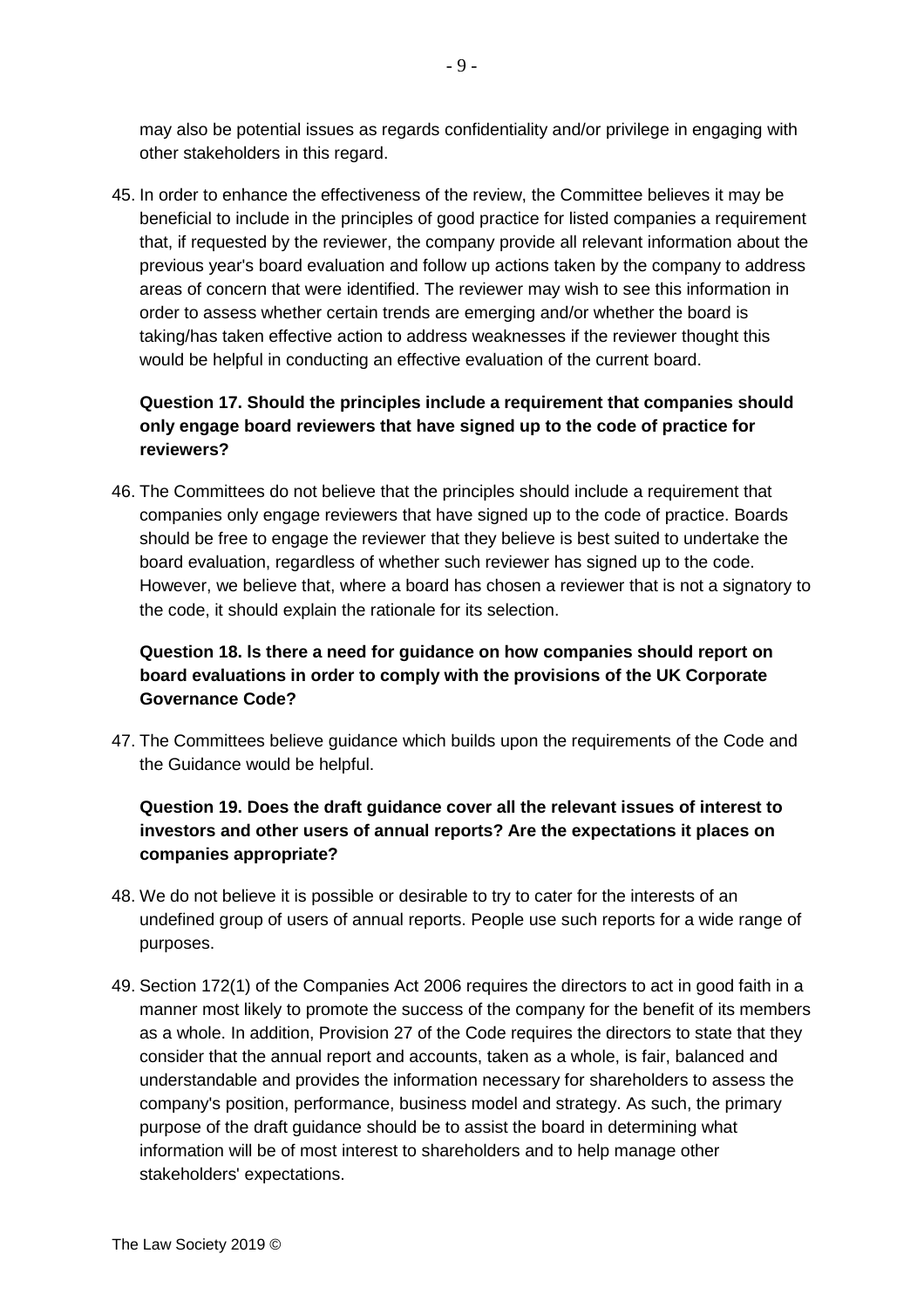- 50. Paragraphs 4 and 10 of the draft guidance refer to disclosures around the identity of those persons whose views were sought as part of the evaluation. The list of persons whose views should be sought is different in paragraphs 4, 8 and 10 and should be aligned (note also that paragraph 108 of the Guidance refers to obtaining feedback from the workforce). Both paragraphs 4 and 10 refer to the fact that the views of external stakeholders may be sought. In this regard, we would refer you to our response to Question 16 and our belief that whilst boards may choose to provide access to external stakeholders as part of the review, this should not be a requirement of any board evaluation.
- 51. Paragraph 8 of the draft guidance requires the company to disclose whether the reviewer has previously facilitated board reviews for the company or for the chair. We suggest that this disclosure requirement be made subject to a time limit, such that it only applies to board reviews conducted in the last five years.
- 52. With regard to the wording in the last line of paragraph 8 which reads "(or the person who appointed them if not the chair)" we believe it should be clarified that, if the appointment of the reviewer is undertaken by the full board or the nomination committee (as per draft principle 1 of the draft principles of good practice), then it is not necessary to make a disclosure in respect of each member of the board or nomination committee.
- 53. Separately, and whilst not a matter that we believe should form part of the board evaluation disclosure in the annual report, we are of the view that the guidance should contain a recommendation that those directors who are responsible for selecting which reviewer should act and, accordingly, be put forward for the board's approval, should disclose to the board (and any relevant committee) the nature of any existing relationship with the reviewer in order that the board can satisfy itself that the reviewer has been objectively chosen. Consideration should be given to this including the director disclosing circumstances where the reviewer in question has conducted an evaluation of that director in their role as a director of another company within the last two years. Whilst having recent experience of the way in which a reviewer approaches and conducts an evaluation in practice is likely to be helpful as part of the selection process, the board (or relevant committee) in making the appointment should also be cognisant that a director's own experience of that reviewer (whether positive or negative) may unconsciously influence whether they would wish that reviewer to act. Whilst the fact that a reviewer has evaluated a director in his/her role at another company should not act as a bar to a company selecting that same reviewer, it is important that the board is apprised of all relevant facts and able to assess for itself whether the selection is as objective and unbiased as possible.
- 54. With regard to the requirement in paragraph 11 of the draft guidance that the company should state whether sections of the report that describe the evaluation process and findings have been agreed with the external reviewer, we do not believe this is appropriate or necessary. Refer to our response to Question 20 below for further discussion on this point.